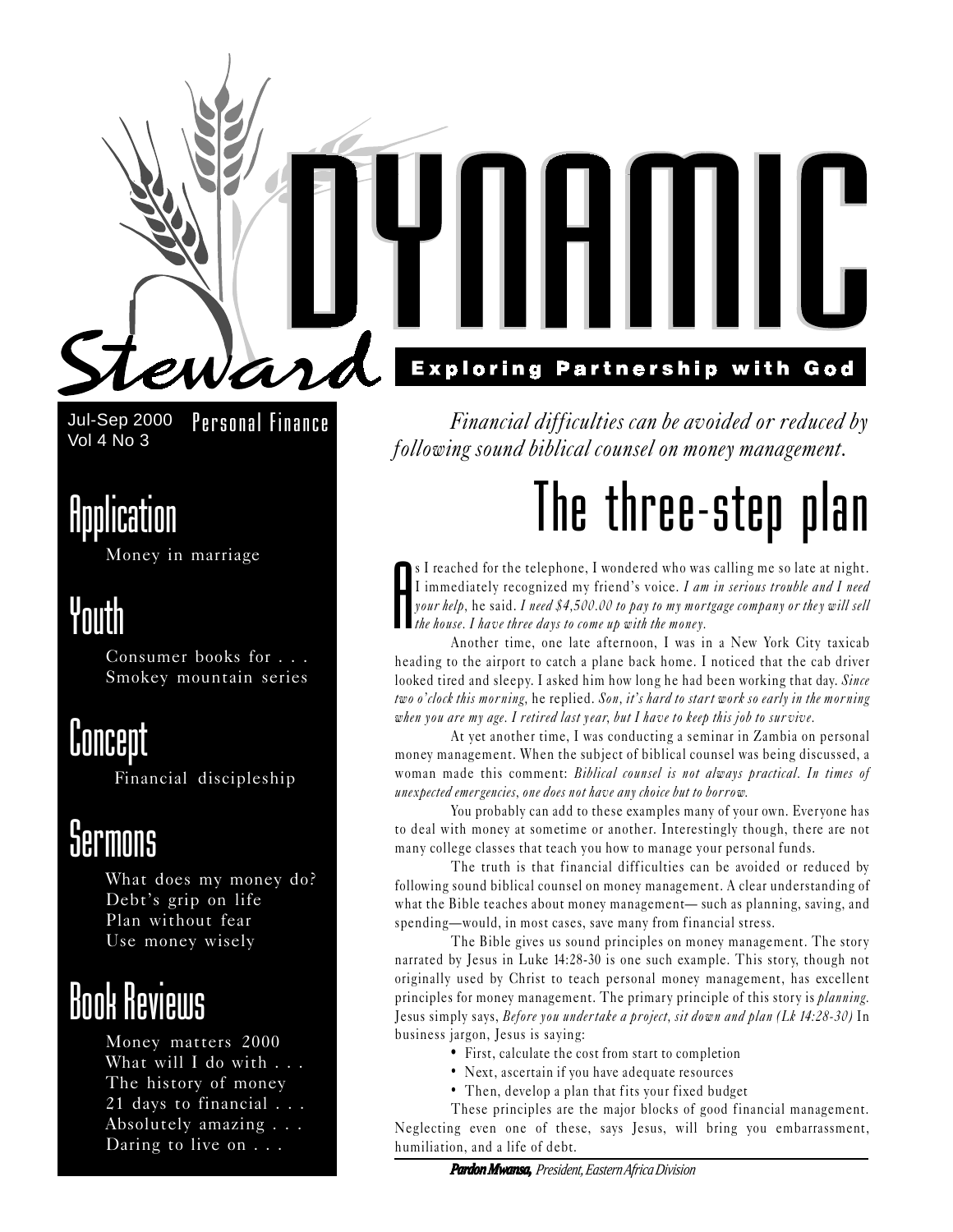## **Application** Small group study and outreach **Contract Small group study** and outreach

Typically, small group study sessions are limited within the confines of your church congregation. However, a study program such as *Money in Marriage* can be an effective community outreach ministry. Here's why: Unlike spiritual topics such as grace, prayer, etc, the topic of money within marriage has universal appeal for the regular churchgoer and the occasional attendee; for the religious and the secular; for the already married and the engaged. That's why this small group study makes an excellent workshop that can be an excellent way to open to the community the doors of your church.

#### **Marriage and money**

Money in marriage

Statistics show that at least 50 percent of all marriages today are legally terminated; a shocking 80 percent of individuals surveyed cited money and financial problems as the root cause of their divorce. In light of these alarming findings, counselors and pastors are striving to prepare engaged couples for the financial challenges of marriage long before the wedding day. However, practical, helpful information on the subject is limited and difficult to find.

Part of the Resourceful Living Series, Money in Marriage is a six-week course designed for both engaged and married couples. Designed to encompass the

> complete subject of *money in marriage*, including the most volatile issues faced by husbands and wives, this comprehensive system will help you better understand how your approach to money impacts your marital

commitment, whether you are engaged, newly wed, or have celebrated dozens of years of marriage.

Imbedded in this course are the following resources:

- Fundamental biblical principles of managing money in marriage
- Financial forms (on supplemental free CD-ROM) necessary to create a family budget
- Practical tips for reducing housing, automobile, and credit card debt
- A Life Pathways Personality I D inventory (on CD-ROM) that reveals how your personality impacts your money management tendencies.
- Information on how and why to become active members of a church family
- Bible verse memory cards and daily assignments

The course comes very attractively packaged with two workbooks, one facilitator's guide, one CD-ROM filled with resources, and two bonus audio tapes, entitled Taking Charge of Your Credit Card and Honey, Let's Talk. Additional workbooks, that also come with a free CD-ROM, can be purchased separately.

#### **Planning and implementing**

There are three ways you can ensure a successful workshop.

1) The workshop must be lead out by someone who has already been through the Money in Marriage program and is thoroughly familiar with the Leader's Guide and the supplementary material.

2) There ought to be a committee in charge of making the guests feel welcome and comfortable—making some light refreshments available would be a nice touch.

3) Advertise, advertise, advertise!! The more you market this workshop, the greater the results. Here are some places you can advertise:

- Church bulletin and newsletter
- Classif ied advertisements in local newspapers
- Local radio stations
- Posters
- 



### *Money in Marriage*  $\bullet$  Posters  $\bullet$  Posters igns

**by Larry Burkett Moody Press Chicago, Illinois, 1999 US\$ 34.99**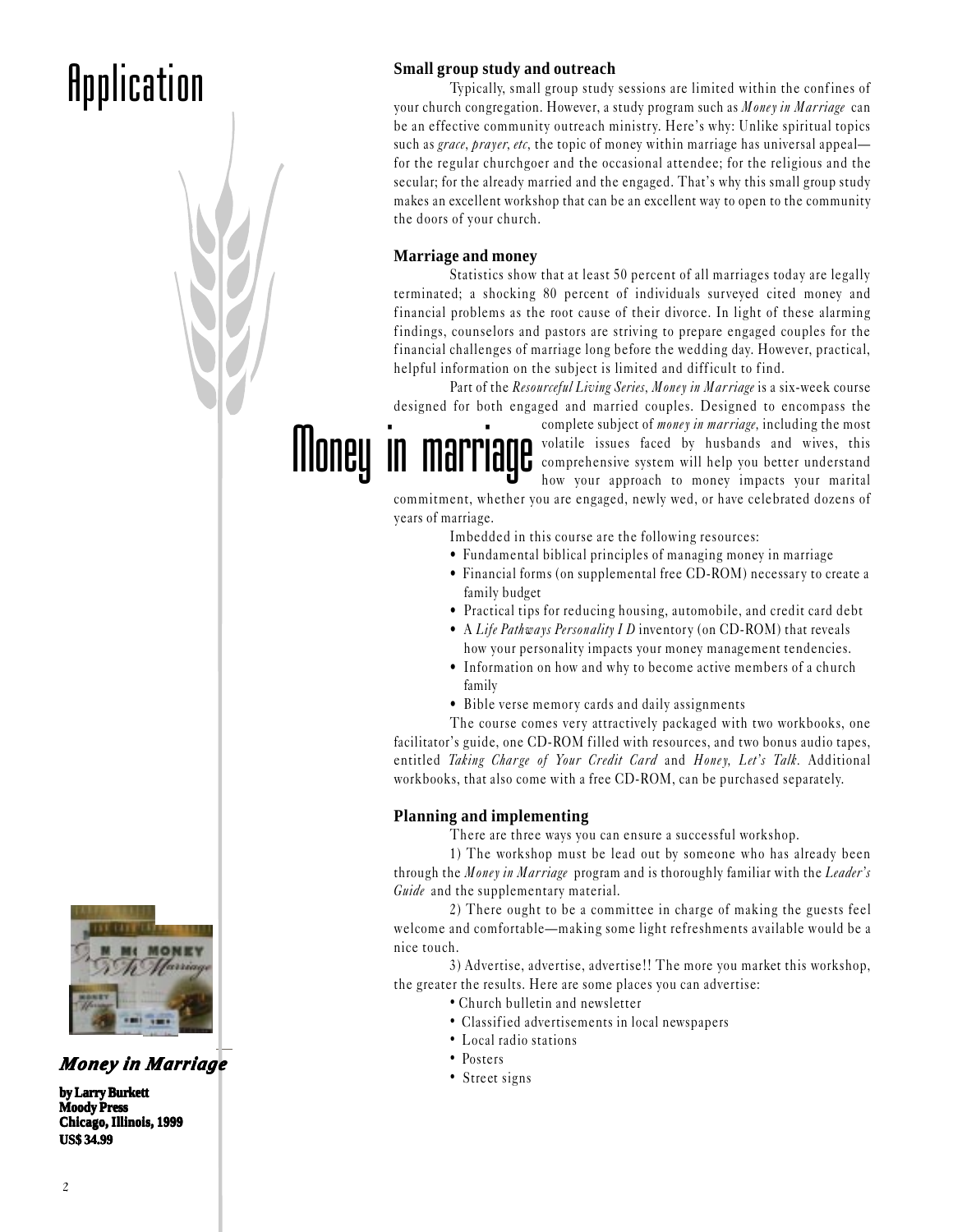#### **For the young adult**

Shortly after leaving home, young adults embark on a learning curve so drastic that it resembles a roller-coaster ride. Things they never did before-such as operating a washing machine, paying bills, shopping for groceries, renting an apartment, using a credit card—suddenly become sink-or-swim survival skills. And unfortunately most young people fail to learn these basics while still at home!

The four books in Burkett's Series, Consumer Books for Students, cover four topics: preparing for college, buying your first car, renting your first apartment, and getting your first credit card. These books are meant to teach the basic life skills needed to survive in today's jungle. They contain a wealth of common sense tips, give sound advice from a godly, biblical perspective, and provide step-by-step tasks and checklists to keep the youth on track without being overwhelmed.

#### **For the young child**

Life in the Smokey Mountains is full of fun and adventure! Sarah, Joshua, and baby sister Carey live in a state park with their parents, who are forest rangers. Surrounded by natural beauty and built-in adventure, there's always fun stuff to do and important lessons to learn. Join the Carmichael children as they discover how to save money, why to give to the church, how to spend wisely, and how to earn. Everyday circumstances serve as the background for teaching about God's principles of stewardship.

Through exciting stories and vivid illustrations, the books in Great Smokey Mountain Stor ybook Series will put little ones right in the middle of all the action and adventure, while teaching them the anchor points of stewardship—that God is in control of all things, and as His stewards, we are to live responsibly and lovingly.

### Youth



*Consumer Books for Students Books for Students* **1999, US\$ 6.99**

> *Smokey Mountain Series Series* **2000, US\$ 7.99**

> > **by Larry Burkett Moody Press**



# **QUOTES** on personal finance and debt. . .

Nothing so cements and holds together all the parts of a society as faith or credit, which can never be kept up unless men are under some force or necessity of honestly paying what they owe to one another.—Cicero

Beware of little expenses: a small leak will sink a great ship.—Benjamin Franklin

People come to poverty in two ways: accumulating debts and paying them off.—*Jewish Proverb* 

A budget is a theological document. It indicates who or what we worship.—James S. Hewett

Debt is the slavery of the free—*Publilius* 

A small debt makes a man your debtor, a large one makes him your enemy.—Seneca

Pay what you owe, and you'll know what is your own. - Benjamin Frankline

A creditor is worse than a master; for a master owns only your person, a creditor owns your dignity, and can belabour that—Victor Hugo

Pay every debt, as if God wrote the bill!—Suum Cuique

Money without honor is a disease—Balzac

Be not made a beggar by banqueting upon borrowing—Ben Sira

Sins and debts are always more than we think them to be.—*Thomas Fuller* 

Better a loss at sea than a bad debt at land.-Roger North

There can be no freedom or beauty about a home life that depends on borrowing and debt.—Henrik Ibsen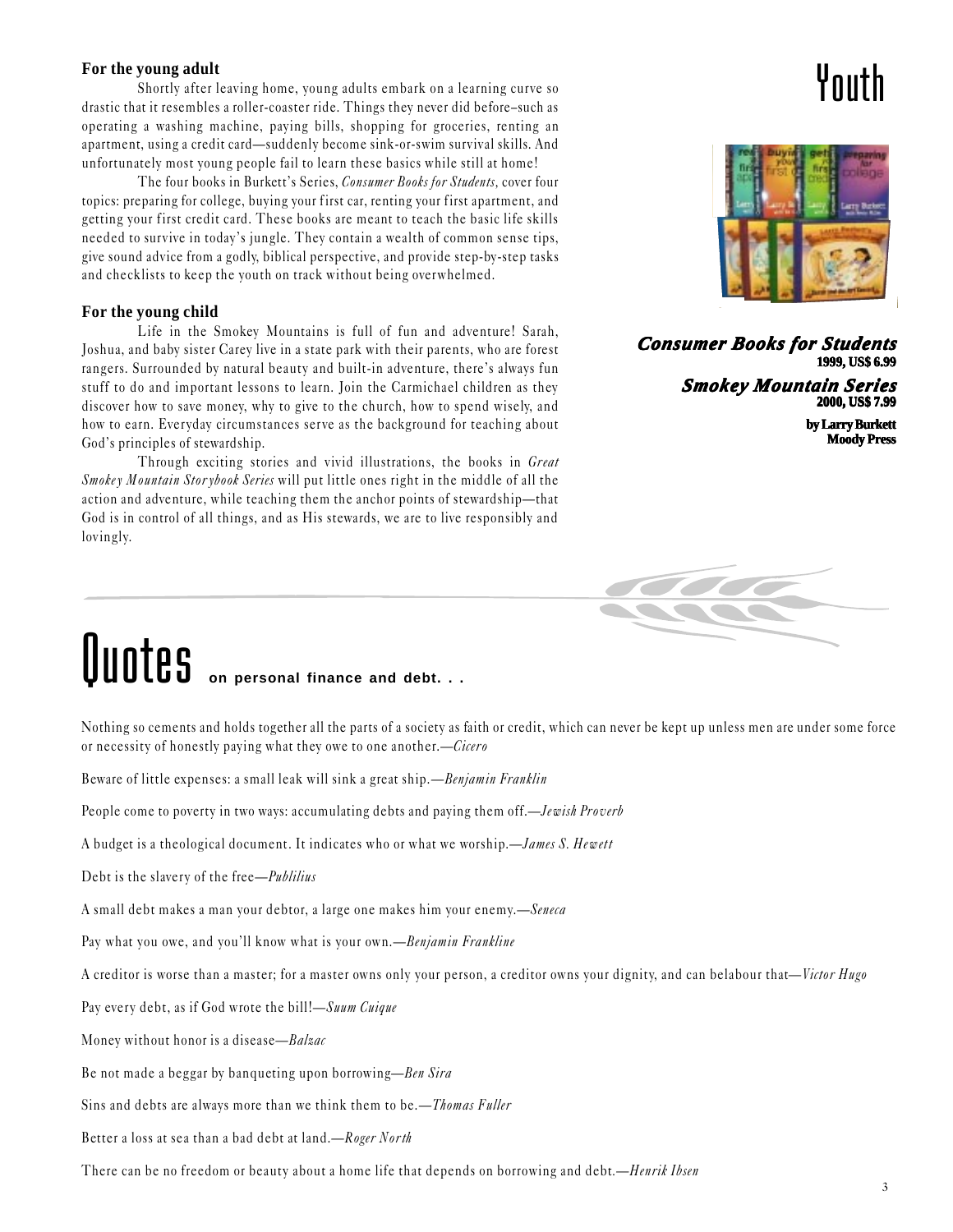## Concept

We walk through life ignoring the major choice we face in each activity of every day: Whom will we serve? Which god will we follow? Though Scripture describes this confrontation in only a few places, each generation faces the same decision.

The confrontation on the mountain top was between 850 false prophets and one prophet of God. The issue was worship—Which god will the people serve (1 Kgs  $18:21$ )? The challenge seemed so simple; the decision so easy. Yet it was a battle of life and death. The result was a revival that changed the direction of a nation.

We face a similar confrontation. Jesus puts it this way: No one can serve two masters. Either he will hate the one and love the other, or he will be devoted to the one and despise the other. You cannot serve both God and Money (Matt 6:24). In each activity, every day, Christ calls us to choose the god we will serve. And at every moment the choice is one of life or death.

The call to choose is bold and clear in most of life's activities. However, when the situation is tied to our heart, the call is faint. Our personal finances is one such area: money and the heart are so co-dependent that the battle becomes fierce and Christ's call seems but a whisper.

#### **Pursuing the Creator**

Financial discipleship Why is money such an issue for God? Why does He refer to money or material possessions in more than 2200 biblical verses? Why can the way we deal with money compete with God? We cannot be God's stewards and serve both God

and money. Stewardship is a lifestyle lived within the lordship of Jesus Christ—discipleship. And how we integrate God into the material side of life is *financial* discipleship.

It is really a matter of whom (or what) we follow and depend on. If God is really owner, then to choose or focus on material things means to turn our back on the Creator. When we pursue the created instead of the Creator, we create our own materialistic god. We focus on material things for many reasons: planning for the future; providing for our families; achieving success; gaining independence; becoming wealthy; and even providing for the church. As innocuous, and even necessary, as many of these reasons may appear, they actually deny God's role in our lives. Thus a focus on the material becomes essentially self-centered, building a reliance on ourselves and effectively making us our own gods.

#### **Focusing on self**

When money takes priority in our lives, we begin to build confidence in our own ability to provide for our needs, thereby effectively removing God from His position as owner and provider. We lose faith in Him when we place our faith in ourselves.

Paul wrote to young Timothy, For the love of money is a root of all kinds of evil. Some people, eager for money, have wandered from the faith and pierced themselves with many griefs (1 Tim 6:10). Paul realized clearly how the love of money as a selfcentered lifestyle can produce great evil in our lives. This clearly takes the place of God's invitation to love Him with all our hearts (Deut 6:5; Mk 12:30).

We cannot simply ignore the issue of finances. After all, money is an integral part of life; it can challenge daily living in many different ways. Therefore, it is important to focus on how we can integrate our relationship with God into the way we deal with money.

#### **Making God first**

When dealing with the critical area of material possessions, we must realize that stewardship is really a lifestyle lived within the lordship of Jesus Christ. Within this *stewardship* lifestyle exists financial discipleship—the actions and attitudes that integrate God into the material side of life. Tithes and offerings are an important part of that financial discipleship.

Financial discipleship means making God primary in managing our finances. It means surrendering ownership to God and inviting Him to be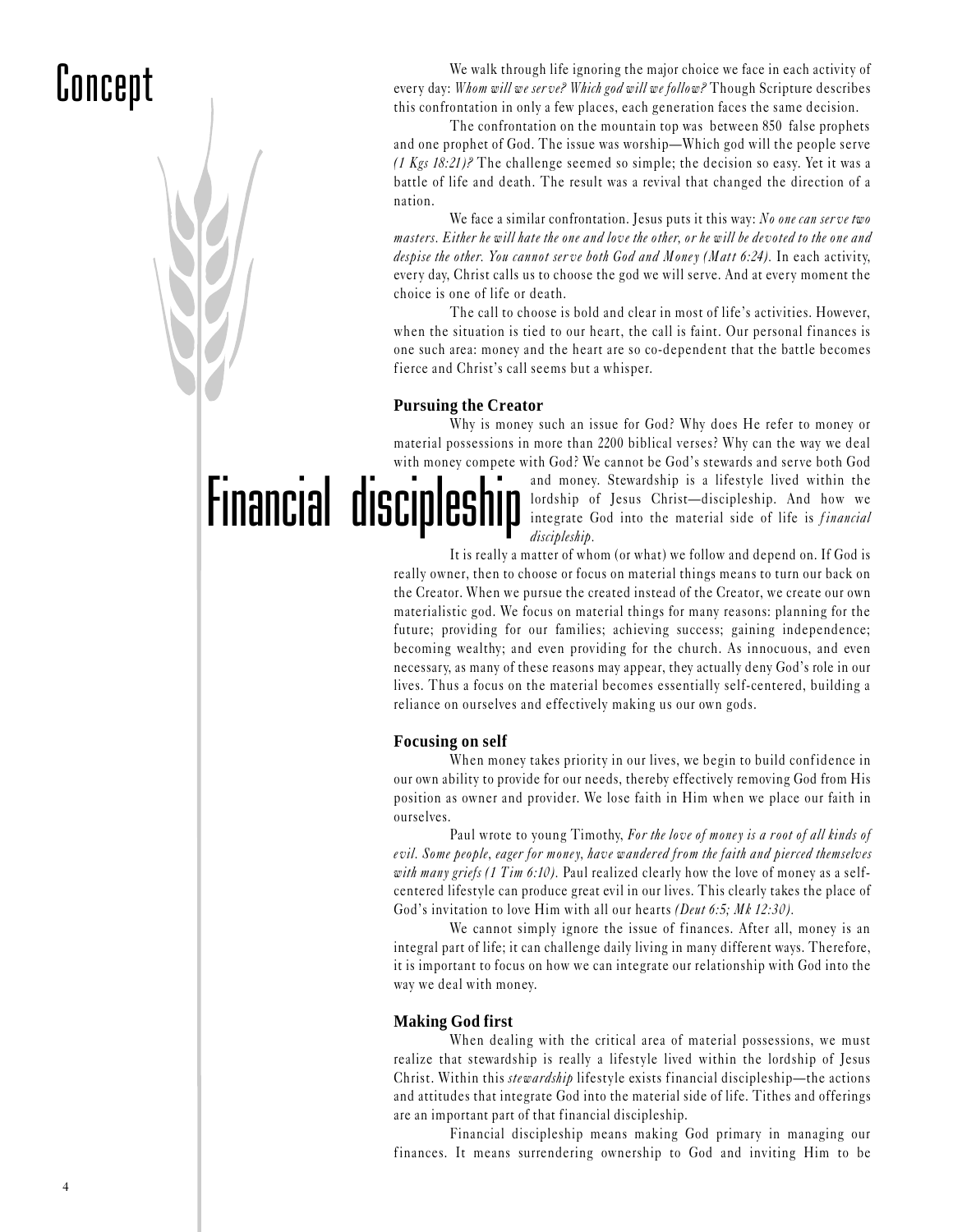intimately involved in each decision. It means taking God at His word and trusting Him to provide while applying His principles to the material side of life.

#### **Giving Him the glory**

The first step in financial discipleship is spiritual discipleship. We cannot make God lord of our material goods unless we first accept Him as lord of our lives. This starts with accepting the gift of the Cross, accepting the Savior who loves us and died for us. And we cannot expect to continue with God as lord of our lives if we do not allow Him to be lord of our material blessings.

When we accept Jesus as our personal Savior, He invites us to make Him first in our lives: But seek first his kingdom and his righteousness, and all these things will be given to you as well (Matt 6:33). Recognizing God as owner, we acknowledge that He provides for all our needs, and that He trusts us to manage what really belongs to Him. This means we have to surrender control to Him.

To integrate Christ into the financial side of our lives, we must prioritize life around God, we must learn to manage material things to His glory. One of the ways to do this is to recognize money as an indicator of where our hearts are. Our checkbooks are a reflection of our discipleship.

#### **Taking it to the Lord**

Thus it is important that we worship God in the way we deal with our money. This means we put Him first in our decisions about money. For example, our tithes and offerings are part of worship that remind us that God is owner. Similarly, it is just as important to make every financial decision an act of worship. We must bring God into every decision-making process, asking Him to guide us in applying scriptural principles to how we use our money.

We cannot allow wrong motives to determine how we use our money, or even how we determine what to give as tithe or offerings. Greed, recognition or reward cannot help us in our worship. Motives can inter fere with worship, making it self-centered. Only the Holy Spirit can be an effective guide to our decisions.

Financial discipleship is really just an extension of our relationship with God as lord into the management of our physical or material blessings. Financial discipleship opens the gates of opportunities to glorify God in daily life! It is a way to exalt Him in our own hearts, before the world.

*Benjamin C Maxson, Director, General Conference Stewardship Department*

*If God is really owner, then to choose or focus on material things means to turn our back on the Creator. When we pursue the created instead of the Creator, we create our own materialistic god.*



# Stewardship Window **Words from Ellen G White ...**

Some have not come up and united in the plan of systematic benevolence, excusing themselves because they were not free from debt. They plead that they must first owe no man anything. But the fact that they are in debt does not excuse them. I saw that they should render to Caesar the things that are Caesar's, and to God the things that are God's. Some feel conscientious to owe no man anything, and think that God can require nothing of them until their debts are all paid. Here they deceive themselves. They fail to render to God the things that are His. Everyone must bring to the Lord a suitable offering. Those who are in debt should take the amount of their debts from what they possess, and give a proportion of the remainder.—Counsels on Stewardship,  $p$  30

I saw that many in different places, East and West, were adding farm to farm, and land to land, and house to house, and they make the cause of God their excuse, saying they do this that they may help the cause. They shackle themselves so that they can be of but little benefit to the cause. Some buy a piece of land, and labor with all their might to pay for it. Their time is so occupied that th ey can spare but little time to pray, and serve God, and gain strength from Him to overcome their besetments. They are in debt, and when the cause needs their help they cannot assist; for they must get free from debt first. But as soon as they are free from debt they are farther from helping the cause than before; for they again involve themselves by adding to their property. They flatter themselves that this course is right, that they will use the avails in the cause, when they are actually laying up treasure here. They love the truth in word, but not in work.

They love the cause just as much as their works show. They love the world more and the cause of God less; the attraction to earth grows stronger and the attraction to heaven weaker. Their heart is with their treasure. By their example they say to those around them that they are intending to stay here, that this world is their home. Said the angel: Thou art thy brother's keeper.—Spiritual Gifts, vol 4B, p 2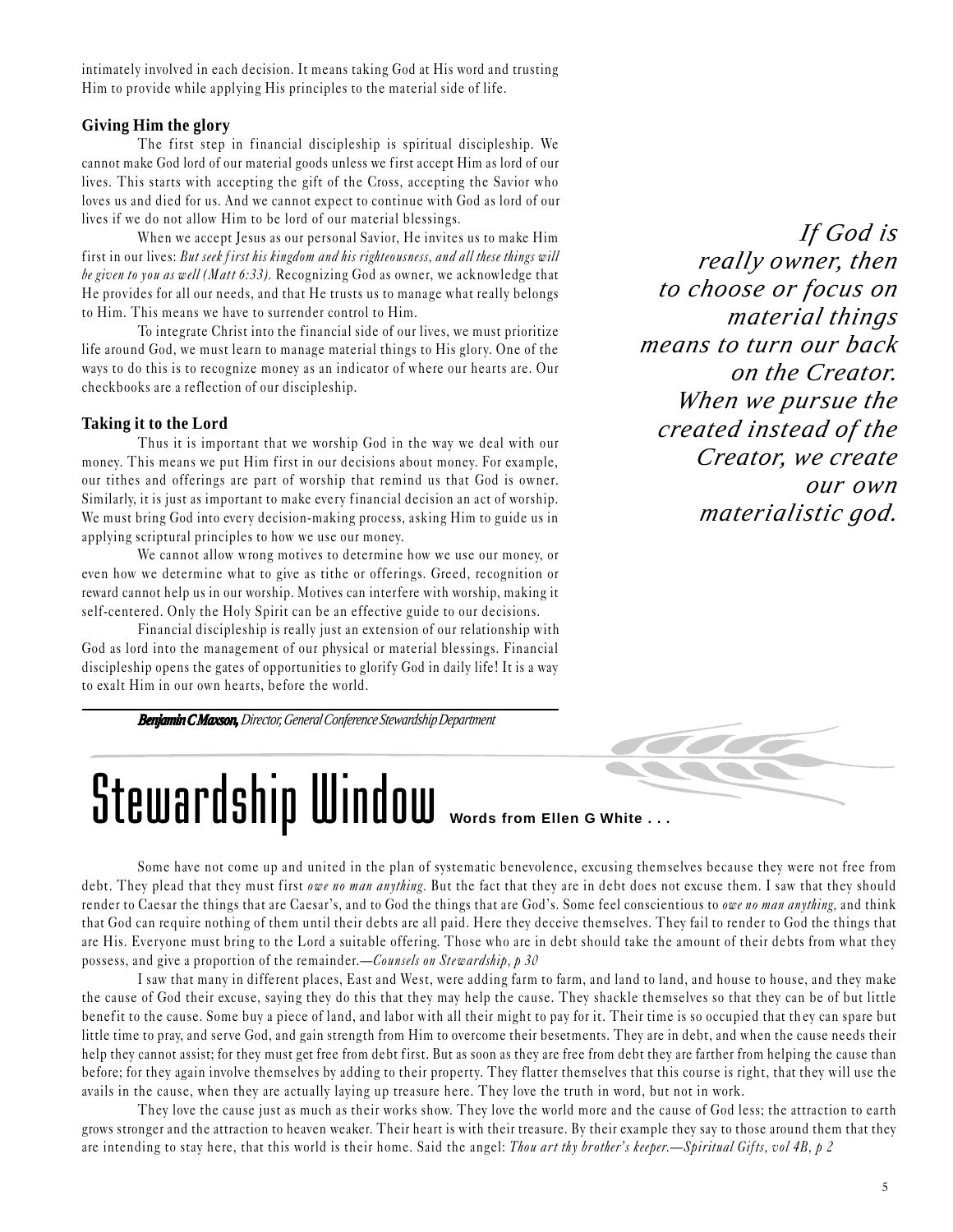### Sermons

### Scripture Reading

1 John 3:16, 17

#### Suggested Hymn

A Diligent and Grateful Heart (Seventh-day Adventist Hymnal #639)

**Introduction**

Our world encourages us to spend, spend, spend. We are bombarded by commercials that try to convince us that we are unloved, unpopular, or weird-and that we need a certain product to  $fix$  the situation. We are encouraged to charge, to borrow, to purchase on delayed payment plans. We are tempted to fall for buying schemes that companies come up with to enable us to buy things now.

The result? Personal debts are at an all time high, bankruptcies are rampant, and financial worries are entering even the church. Christians today have gotten themselves into financial difficulties. The Bible talks about the church and our responsibility to help one another. Biblical principles dictate how God wants us to handle our finances.

#### **Money provides for necessities**

But if anyone does not provide for his relatives, and especially for his immediate family, he has denied the faith and is worse than an unbeliever  $(1 \text{ Tim } 5.8)$ . God expects a Christian to labor to provide for his family. Providing for necessities is part of keeping the faith. Give us today our daily bread (Matt 6:11). We need to recognize that God provides our daily necessities and labor to make sure our families' daily needs are met. Most importantly, we need to know the difference between needs of the day and the desires of the heart.

Many young people starting out on their own today look at how their parents labored for years to accumulate the little they have. So wanting to be better off than their parents, wanting to have it all now, they begin adult life charging, borrowing, and going into debt beyond their ability to earn. We need to recognize

What does my money do? the difference between needs and wants, between necessities and luxuries. We need to remember the principle:  $I$  don't get it if  $I$  can't afford it.

#### **Money helps others**

He who has been stealing must steal no longer, but must work, doing something useful with his own hands, that he may have something to share with those in need (Eph 4:28). God expects us, His children, to be selfless about possessions. When we don't repay our debts, it is the same as stealing in the eyes of the Lord. The Bible teaches us that not paying your debts is sin.

This is how we know what love is: Jesus Christ laid down his life for us. And we ought to lay down our lives for our brothers. If anyone has material possessions and sees his brother in need but has no pity on him, how can the love of God be in him?  $(1 \text{ Jn } 3.16, 17)$ . How you share reveals your character. You cannot claim God's love when you do not share with others

There was a man who went about helping others. One day he lost his job and was faced with a shortage of money. In order to continue helping others, he began robbing banks. Most of the money he stole, he used to help others. Is God pleased with such Robin Hood acts of robbing from the rich to give to the poor? How we get the money must be as pleasing to God as what we do with money

#### **Honesty is your guide**

Give ever yone what you owe him: If you owe taxes, pay taxes; if revenue, then revenue; if respect, then respect; if honor, then honor. Let no debt remain outstanding, except the continuing debt to love one another, for he who loves his fellowman has fulf illed the law (Rom. 13:7, 8). Pay what you owe. Owe no man anything. This, of course, does not mean that you are not to borrow at all or never use credit, or never have a mortgage on your house. This means you must pay your bills on time and never buy or make a commitment to something you cannot afford.

Let your 'Yes' be yes, and your 'No' no, or you will be condemned (Jm 5:12). Say what you mean and mean what you say. If you commit to paying a bill and don't pay, you have lied. In other words, if I do not have the money to pay my bills, but I have the money to purchase luxury items, to take my wife out to dinner, to splurge, I am stealing from others for my own pleasure and I am lying to others. When Christians deliberately lie to their creditors about their plans to repay them, when they deliberately buy unnecessary things they cannot afford, they bring shame upon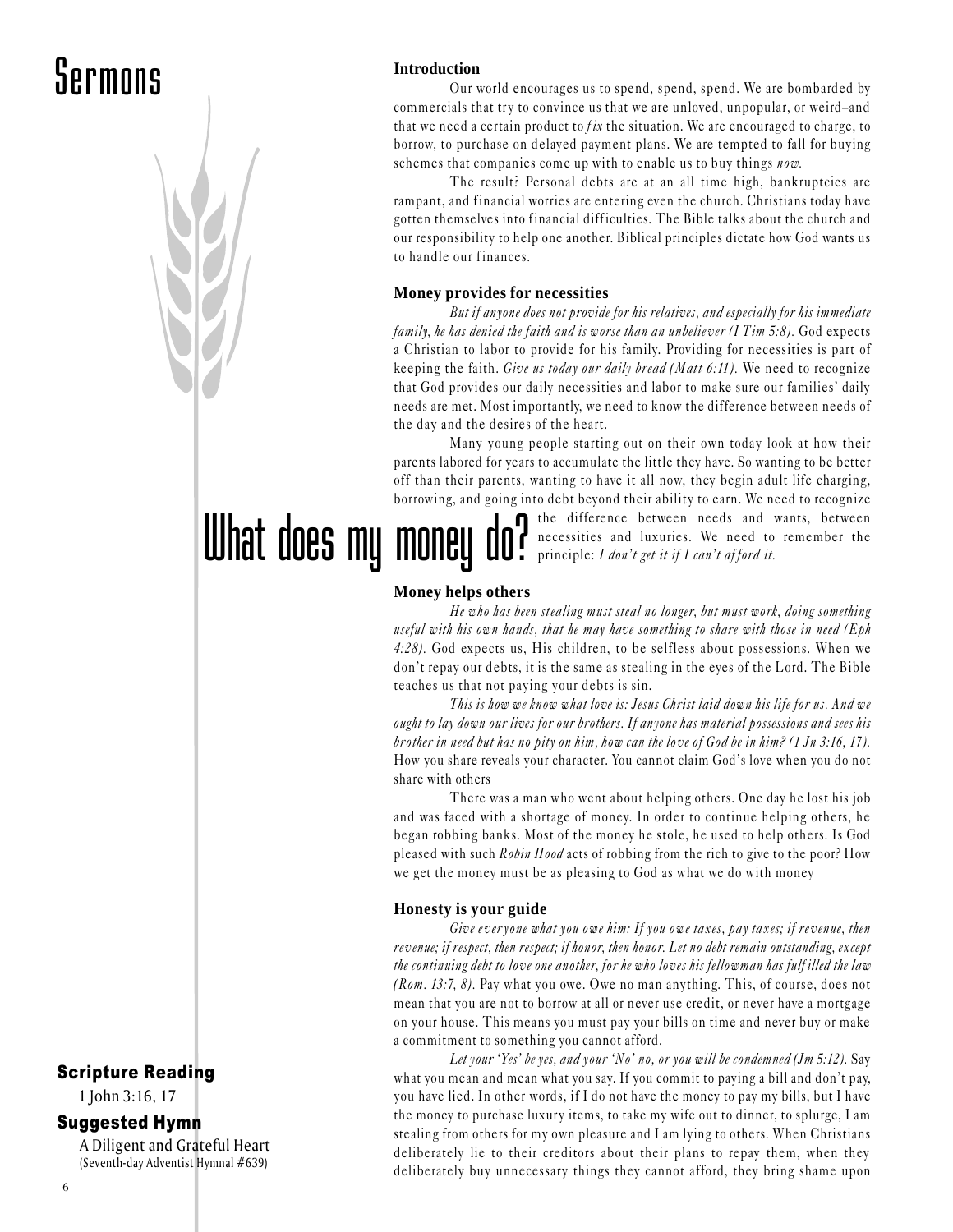*Donald French, Pastor, Church of Christ, Rio Linda, California*

themselves, the church, and God—and they are lying and stealing. What kind of image do you project of yourself and the church by the way you deal with your creditors?

#### **Give God what belongs to God**

Give to Caesar what is Caesar's and to God what is God's (Mk 12:17). We are to render to the government what we owe them. We are to render to God, the things that we owe God.

On the first day of ever y week, each one of you should set aside a sum of money in keeping with his income, saving it up, so that when I come no collections will have to be made (1 Cor 16:2). God has commanded that we give back to God as we have been prospered. Some of us have quit paying God what we owe him. What does God say about this? (Mal 3:7-12). We rob God when we cease contributing as we should.

#### **Be content with what you can afford**

Don't exhort money and don't accuse people falsely-be content with your pay (Lk 3:14). We must be content with what we earn. If we cannot afford something, we ought to be able to do without it.

Keep your lives free from the love of money and be content with what you have, because God has said, 'Never will I leave you; never will I forsake you' (Heb 13:5). We are not to be covetous, desiring things we cannot afford. Instead, we must be content with what God has provided us.

If we have food and clothing, we will be content with that (1 Tim 6:8). Do you have enough to eat? Do you have a place to live? Do you have clothes to wear? These are the necessities. We should not purchase more things unless we can afford them.

#### **Conclusion**

- We must work to provide the necessities of our family.
- A lazy person who does not work is worse than one who does not believe in God.
- We should be satisfied with our daily necessities.
- Our work must help others.
- Our giving must reflect our compassion.
- We should not resort to stealing to pay our bills
- All our dealings must be honest.
- A delayed or missed payment is equivalent to lying and stealing.
- Set aside God's tithe as soon as you get your paycheck.
- Withholding tithe is the same as stealing from God.
- Not returning tithe is an indication of an unbalanced spiritual life
- God demands the first fruits of our labors.
- We are to be content with food, clothing, and a place to live.

*recognize the difference between needs and wants, between necessities and luxuries. We need to remember the principle: I don't get it if I can't afford it.*

*We need to*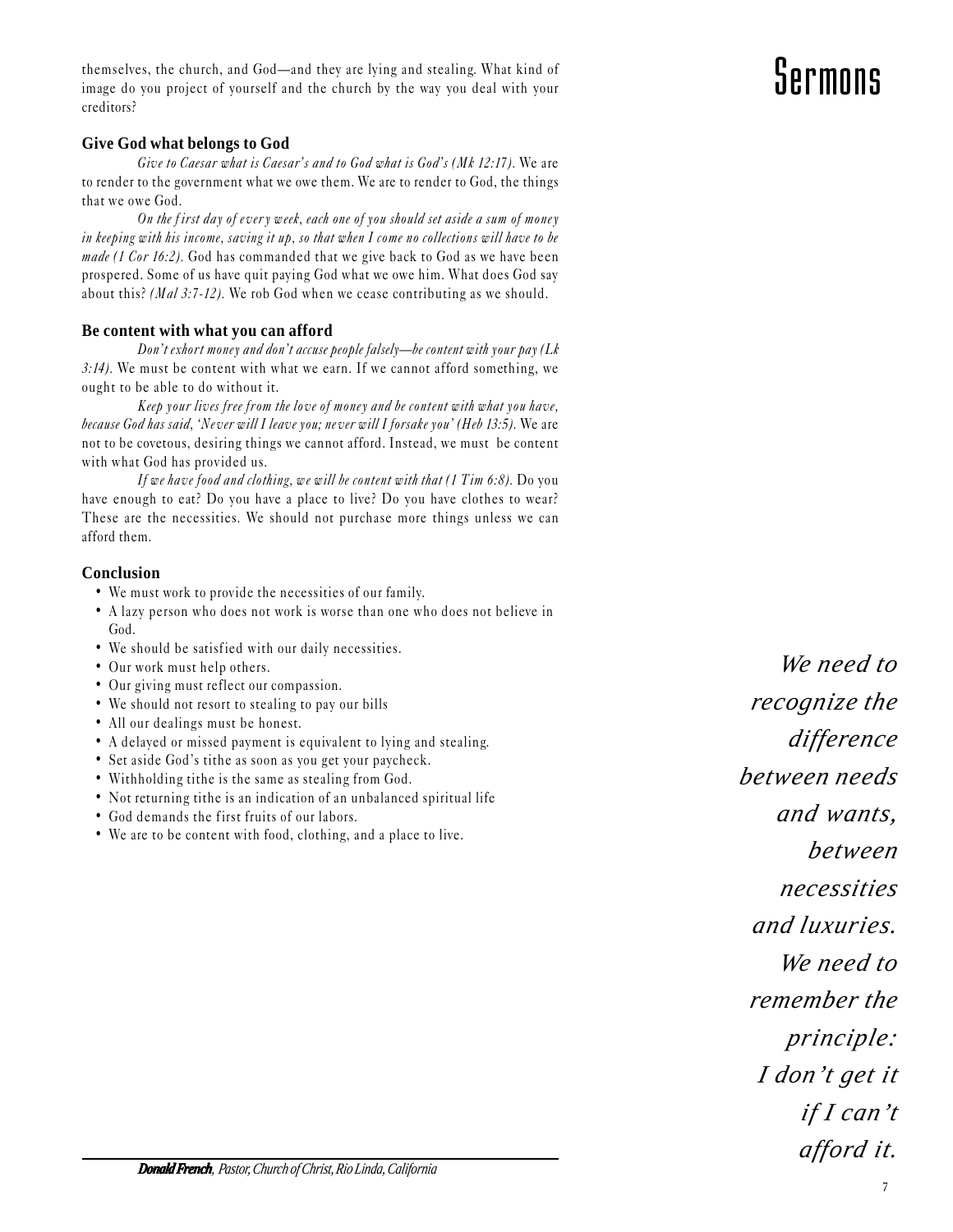## **Sermons** Introduction

#### Scripture Reading

Psalm 37:21

#### Suggested Hymn

My Maker and My King (Seventh-day Adventist Hymnal #15)

Debt's grip on

The wicked, because of the disposition of his heart, borrows. He does not work to get it himself. He does not plan. He does not prepare. And because it is the pattern of his life to live dependent on others and be irresponsible, he does not have the resources needed to pay his debts.

The contrast to the disposition of the wicked is the disposition of the righteous. Giving is the opposite of borrowing irresponsibly. Giving is not only a cure for a covetous heart; it's also a cure for bad debt. A disposition of giving will keep you from debts. You will not think in terms of taking; you'll think in terms of giving.

There's a strong line drawn between the two. The wicked borrows and doesn't repay. But the righteous is gracious and gives.

#### **Debt gives the appearance of opulence**

Debt can get you things that make you look and feel rich. We get so swept away by the *thing* that we refuse to consider what it is going to cost us. And when the money is due, it's so stunning that we ignore it. There are many who irresponsibly use debt to get things they could not otherwise have, that they don't know how to live with themselves when the bills come due and, therefore, fall prey to the temptation not to pay the bill.

#### **Debt creates the illusion of security**

There was a time when only the rich could afford expensive things. Now, in the western countries, everybody can get what they want. There was a time you simply said, We can't afford that. We can't get it. But now the economy makes it possible for you to get whatever you want-not with your own money, but with someone else's money. This creates a false feeling of security. You can now have everything your neighbor has, and more! The things in themselves are not evil. There's nothing wrong with having a second or a third car, or even a pool in your

> back yard—if you really need it. These things can sometimes make people feel secure even when they're on the threshold of utter disaster financially. But the very things that surround them will one day crumble in disaster.

Twenty percent of all cars in this country are repossessed. You own only that which you paid for in full. If you haven't, it belongs to the one who loaned you the money. More importantly, when payment day comes and you do not have the money, you become a thief-for you are keeping what rightfully belongs to someone else.

Unrighteous or unpaid debt is thievery. You're a thief if you keep what belongs to another. But you don't have to live like this. God is able and ready to renew hearts, to cleanse hearts, to create new hearts. Say to your God, Lord, Make my heart right about my unrighteous debts. I don't want to keep what belongs to another. For give me. Create in me a clean heart, O God. Renew within me a right spirit.

Then go to your creditor and say I've been a poor manager of money. I cannot repay you according to our agreement. Will you allow me to give you another amount? And as soon as I can righteously increase it, I will. Would you let me?

#### **Debt loosens the reins of self-control**

One of the fruits of the Spirit is self-control (Gal 5:23). Debt loosens the reins of self-control. You can very easily get out beyond the parameters of control. A woman once commented, I love credit cards; they go so much farther than money. Credit cards make you be an impulsive buyer. You walk by a window. You see something. The money's not there, but you've got the card. So you buy what you desire for the moment without asking yourself the two important questions: Do I need it? Can I afford it?

#### **Debt causes strife in the home**

Debt makes many anxious for tomorrow. In the home, tensions increase, the irritations flare, and resentments build—when money becomes the issue. And all of a sudden you realize that the very things that you thought would make your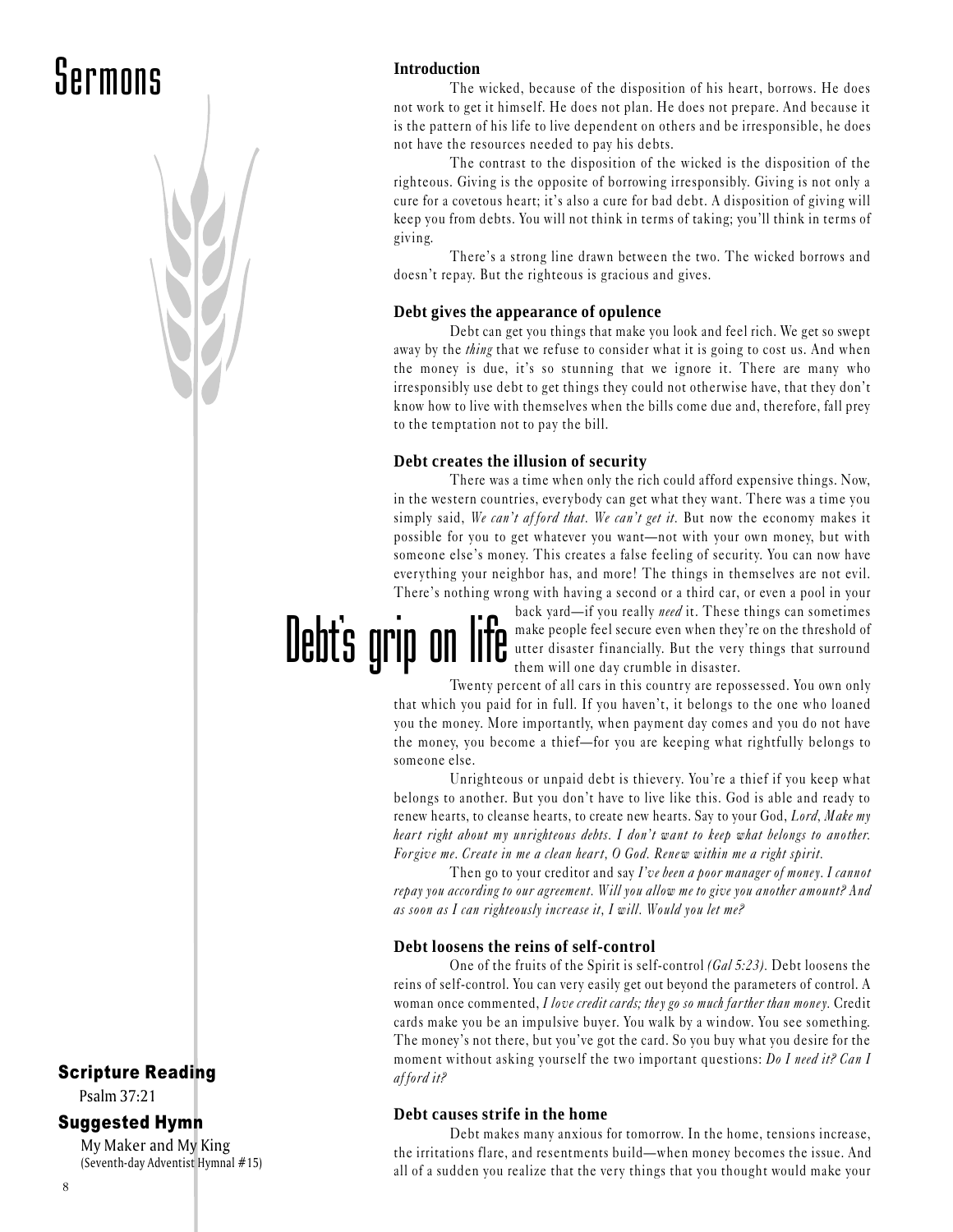family happier is now the cause of strife. Sometimes the very spouse who said, Honey, let's go ahead and buy this, will three months later say, You are the one who got us into this mess. Now get us out of it. Debt in the home results in uncontrollable emotions that make you say and do things that are vicious and sometimes irreparable.

#### **Debt fosters irresponsibility**

Debt removes the debtor at least one step away from his responsibilities. If you don't have to pay when you buy, it softens your conscience a bit, it lulls you to sleep. It is easy to get comfortable in late payments and unpaid bills. Soon your conscience will allow you to set those bills aside while you accumulate even more.

#### **Debt loses friends**

When you borrow from a friend and don't repay, you won't have a friend for long. Don't ever lend to a friend unless you do it in the context of proven trust. You've got to have proven patterns of trustworthiness before you lend him money. Now its not wrong for a Christian to lend money. But it should be done in the right setting and in the right context. If a friend is in genuine need for money it's better to just give the friend the money without expecting repayment—that's more biblical. If you do borrow from a friend, pay back with interest. While you kept the money out of his savings account, he has lost more than just the money he gave you. So, do the right thing.

Does the Golden Rule apply to any of this? When Elisha was delivering that poor widow from her debt by the miraculous provision, his first directive to her was Go pay all your debts and then live on what's left (2 Kgs 4:7). Her first obligation was to her creditors, not to her tummy and her sons' tummies.

#### **Debt sets a poor example**

Don't rear your children in an atmosphere of debt for they will grow up thinking debt is an acceptable mode of living. Chances are, they'll grow up to be much worse than you. Instead give your children the legacy of a debt-free life. Pay your bills on time or ahead of time. Don't ever pass the grace period. Don't even get close to the grace period. And don't get yourself in the position where you have to go with your hat in your hand to somebody, apologizing for your stupidity.

#### **Debt hinders the work of the gospel**

What you could not resist last Christmas now comes back to haunt you when an appeal for the work of Christ comes along. You're laden with debts. If I buy today what I do not need, I will need tomorrow what I cannot buy. Often it's the work of the gospel itself that suffers. And we go with our drooping eyes to the pastor, we acknowledge that we have mismanaged God's money.

If only we could all be free from debt! Don't wait for such a day to start afresh. If you are in debt, take steps to clear it. Your steps may be little ones, but they'll be in the right direction. Also keep your priorities straight. Don't take a vacation while you still owe someone money. A good name is rather to be chosen than great riches (Prov 22:1). May God give us help in this fumbling effort to lay out some of these things. May He help our souls to see His name and kingdom. May He help us remember that the stakes are high in the way we treat our finances.

*Money comes like earth dug up with a needle; It goes like sand washed away by a flood —A Chinese Proverb*

*Presentation by Dean Allen at the 1990 New England Baptist Family Conference*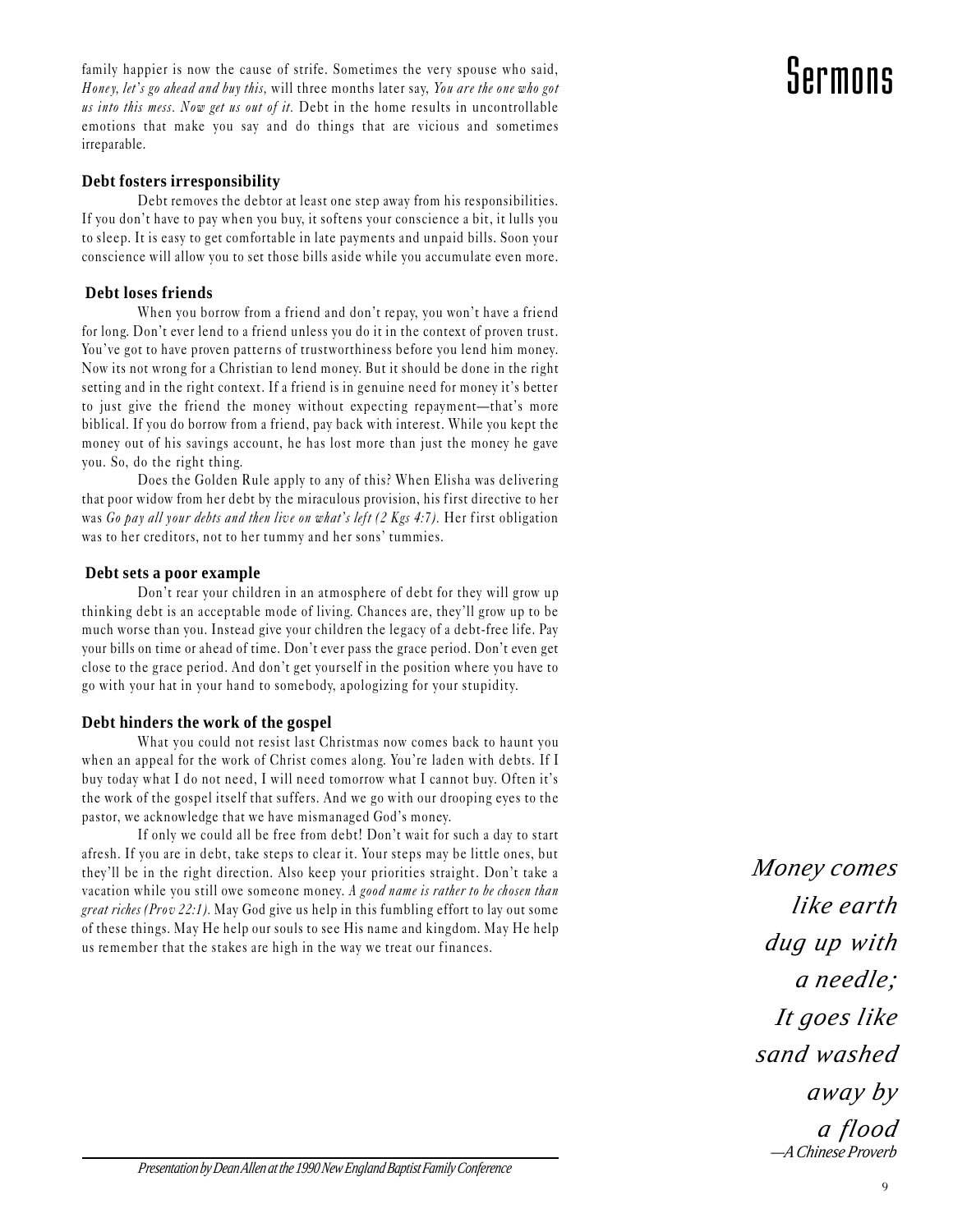### **Sermons** Introduction

Political campaign candidates make all kinds of noble promises—lower taxes, more spendable income, affordable health care, a stronger defense, a renewal of character. All this sounds good, but the question I always ask is:  $How$ ?  $How do$ you plan to do these things?

Without a plan, the most noble words are virtually meaningless. You can dream all you want, but if you don't have any direction for making dreams come true, you are just dreaming the impossible dream.

When Joseph told the pharaoh to prepare for the coming famine, it was good advice. But the pharaoh needed more than good advice—he needed a plan. From the story of Joseph there are two lessons to learn: First, you need a plan. Second, God helps implement the plan by giving you peace with your past.

#### **A plan**

Joseph had a plan to prepare for the coming famine. The plan was probably something God revealed to him, but we aren't told this. The wisdom of the plan was great—the government would collect 20% of the everyone's produce to store as a surplus for the lean years.

You may resist planning, but if you don't plan your course schedule, you will not graduate on time; if you don't save your money, you will never buy a home; if you don't put money away early, you won't be able to afford your child's education; if you don't plan your route, you may get lost; if you don't have a realistic budget, you will not have the money to pay your bills.

Of the ten bridesmaids waiting for the bridegroom to arrive (Matt 25), five had an ample supply of oil—they planned for a possible delay. The other five who did not bring extra oil, had to run out to get oil. They missed out on the festivities because they were not prepared. Plan without fear

#### **The obstacles**

Before we make plans, we need to have a realistic view of the obstacles. Joseph knew that in seven years famine would strike. He knew what his deadline was. He knew the enemy. In a similar way, we need to identify the obstacles we face.

Our own nature. Laziness comes naturally to many. Some have the problem of procrastination. Others prefer to live disconnected with the stark reality of life. Therefore, we need to plan with our own resistance in mind. As the comic strip POGO declared, We have met the enemy and he is us.

The devil. Satan will use anything he can to turn us from a biblically sound plan. He will use discouragement and will seek to overwhelm us with the task.

Our contemporary culture. Not only are we facing a time when Christianity is resisted by our society, but we also face a media that constantly seeks to undermine our faith.

Our lifestyle. We are so busy. We spend all our time on the treadmill of life and soon are left with little or no time for the God from whom all blessings flow.

We need to confront these obstacles and break them down. Then, we need to develop specific strategies. One such strategy is the **SAM** method. We should set goals that are **S**pecific, **A**ttainable, and **M**easurable. Goals that are specific, attainable, and measurable are valuable because they not only give us direction but they also help us keep on track.

#### **SAM**

Specific. Joseph didn't just say, We need to store some grain. Joseph had a specific plan: 20% each year for seven years.

*A*ttainable. It was a realistic plan. Joseph could have suggested 30, 40 or 50%, but Joseph knew that 20% was a reasonable amount that people could sacrifice. Any more than that may have been a burden and could have had serious consequences—maybe even a revolt!

### Scripture Reading

Genesis 41:33-57

#### Suggested Hymn

When We All Get to Heaven (Seventh-day Adventist Hymnal #634)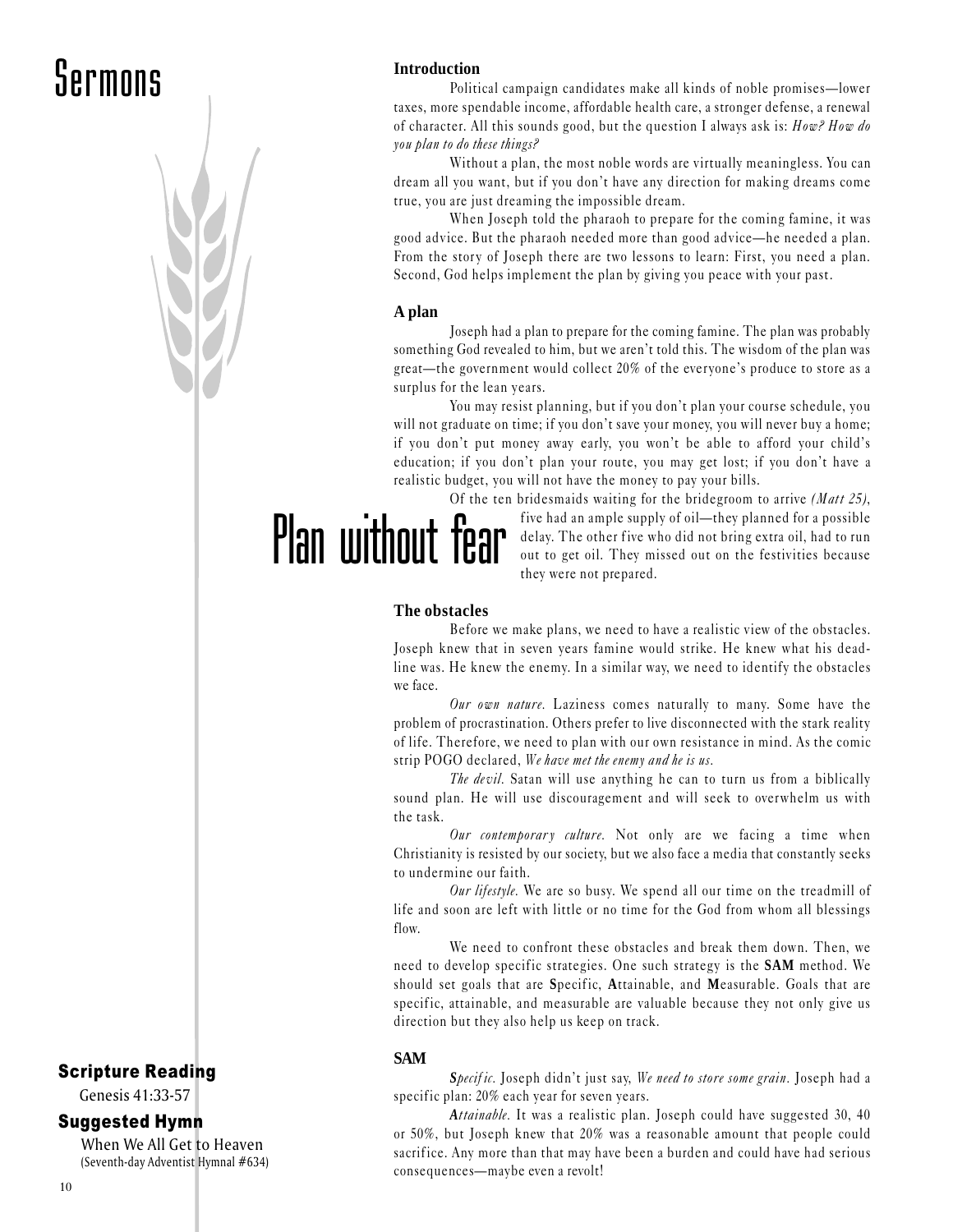*Measurable*. This was a plan that could be evaluated. As each granary was filled to the maximum, it could be sealed and counted as being done. Measurable tasks are indicators of progress.

#### **The action**

The SAM strategy is applicable not just to the practical things in our everyday lives. It can be applied to our spiritual lives as well. It's not enough to say, I want to grow spiritually. You need to develop your desire into a plan that is specific, attainable and measurable. For example, if you feel you need to get better acquainted with God's Word, you need to set a specific goal to read through the entire Bible in one year's time. Then you must ask yourself if it is attainable. If it isn't, then you need to make the necessary adjustments. Finally, you need to measure your progress.

#### **The past**

One thing that hinders many people in their growth is the baggage of their past. Notice that Joseph not only had a focus for the future, but he also had made peace with his past (vv  $50-52$ ).

Joseph named his son Manasseh. Manasseh means to forget and Ephraim means twice fruitful. Joseph had made peace with his past. Every time he saw his son, every time he called his name, he was reminded that God had freed him from the hurts of the past—the hatred of his brothers; being stripped and left to die by those same brothers; serving as a slave; the false charges of Potipher's wife; being shackled in prison.

The scars were deep, but God's healing was even deeper. Did Joseph literally forget the events? Of course not! But God got him past the hurt. He was no longer haunted by it.

You can't change the past. Yes, sometimes you need to confront the past. Sometimes you need to try to understand what happened. But you can't, and you must not live there. Remember the great words of the Apostle Paul, This one thing I do, Forgetting what is behind and straining toward what is ahead, I press on toward the goal to win the prize for which God has called me heav enward in Christ Jesus (Phil 3:13,14).

When we become anchored to the past, we lose our ability to function productively in the present. The past is one of the devil's most powerful tools. He uses it to haunt us, to paralyze us, to make us fearful, and to rob us of peace in the present. But the past can hurt us only if we give it permission to hurt us. Joseph let the past go free. He found that God helped him to forget the hurts of the past and live in the fullness and joy of the present. He moved from being despised and rejected to become twice blessed.

#### **Begin today**

On the back of your bulletin today jot down a few goals that you might have in this area. Put the bulletin in a prominent place and then look at it often. Make sure your goals are specific, attainable and measurable. And then, with a new focus, move forward.

Today, take action against the past that haunts you. Some people seek to bury their past by denying it. Others relive it in their minds over and over again. Still others analyze it to death. But you can leave your past (the hurts, the sin, the pain, the resentment) in God's hands. He will bring justice, healing, vindication. He has promised . . . and we must trust Him.

Put a sign up somewhere that says Manasseh! Put this sign up where you can see it often, and every time you see it, be reminded to turn from the past hurts to the One who blesses your present and guides your future.

*Goals that are specific, attainable, and measurable are valuable because they not only give us direction but they also help us keep on track.*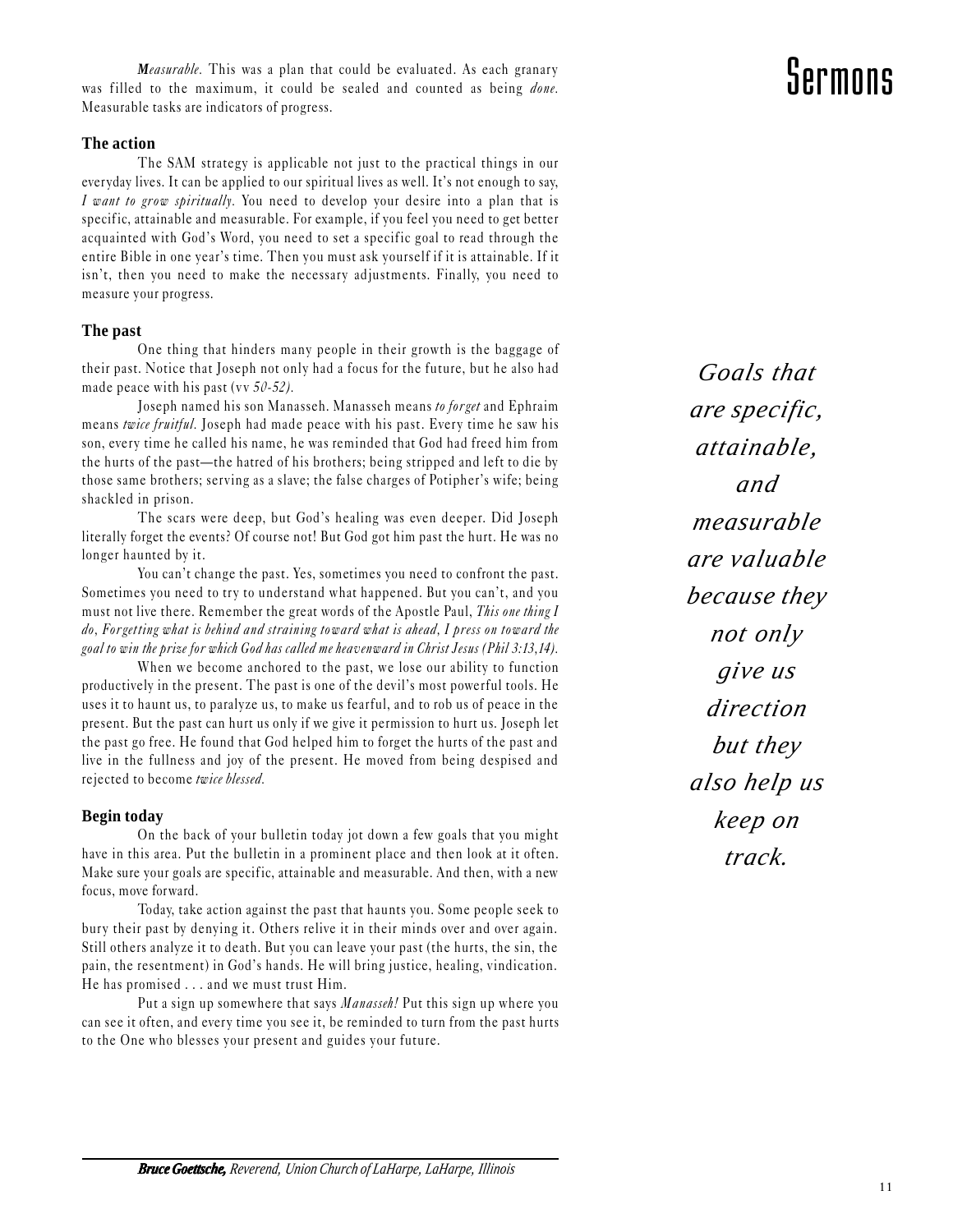### Sermons

#### **Introduction**

Roxane Malecek tells this story in a recent issue of Today's Christian Woman: Little Rachel discovered that her friend who lost a tooth got ten dollars from the tooth fairy. Rachel was astounded—she had gotten only two dollars when she lost her tooth! Deciding to correct this great injustice, Rachel said to her friend's mother, Would you please call my mom and tell her which tooth fairy you use?

Greed is a human problem. It comes quite naturally to us. Just like Rachel, we learn all about greed very early and very naturally. The dictionary defines greed as *self ish; eager desire; avarice*. So what's wrong with it and what's the alternative?

#### **Greed causes strife**

The parable Jesus tells in our scripture reading is inspired by family strife. Two brothers are at odds over money. The parable illustrates the proverb Those who are greedy for unjust gain make trouble for their households (Prov 15:27).

In September 1996 the Chicago Tribune ran a story entitled Living Proof that Money Can't Buy Happiness about Buddy Post who won \$16.2 million in the 1988 Pennsylvania lottery. Many things happened in Post's life since he got all that money—he was convicted of assault, his wife left him, his brother tried to kill him, and his landlady sued him for one-third of the jackpot. It didn't change me, insisted Post, a 58-year-old former carnival worker and cook. It changed people around me that I knew, that I thought cared a little about me.

At the time the article was released, Post was trying to auction off seventeen future payments, valued at nearly \$5 million. He needed the money for

> taxes, legal fees, and a number of failed business ventures. He plans to spend his life as a former lottery winner pursuing lawsuits he has filed against police, judges, and lawyers who he says conspired to take his money.

#### **Greed offends God**

Use money wise

In Matthew 6:24, Jesus tells us very clearly and forcefully, No one can ser ve two masters; for a slave will either hate the one and love the other, or be devoted to the one and despise the other. In fact, the Bible equates greed with idolatry (Eph 5:5; Col 3:5).

#### **Greed is foolish**

Jesus makes the point very clear in the parable. After the man has spent all his time organizing his stuff, God says to him, You fool! This very night your life will be demanded from you (Lk 12:20). Greed is foolish because it invests short-term resources in that which offers no long-term yield. In other words, greed seeks that which is temporary and transitory.

John Piper offers an excellent illustration of the foolishness of greed: Suppose someone passes empty-handed through the turnstiles at a big city art museum and begins to take the pictures off the wall and carry them importantly under his arm. You come up to him and say, 'What are you doing?'

He answers, 'I'm becoming an art collector.'

'But they're not really yours,' you say, 'and besides, they won't let you take any of those out of here. You'll have to go out just like you came in.'

But he answers again, 'Sure, they're mine. I've got them under my arm. People in the halls look at me as an important dealer. And I don't bother myself with thoughts about  $leaving.$  Don't be a killjoy.'

Proverbs 23:3-5 cautions us: Do not crave the ruler's delicacies, for that food is deceptive. Do not wear yourself out to get rich; have wisdom to show restraint. Cast but a glance at riches, and they are gone, for they will surely sprout wings and fly off to the sky like an eagle.

Greed is foolish because it seeks more than it needs. Haddon Robinson defines greed as craving more of what you have enough of already. Jesus said, Why do you worry about your life, what you will eat or drink; or about your body, what you will wear? Is not life more important than food and the body more important than clothes? Look at the birds of the air; they do not sow or reap or store away in barns, and yet your heavenly Father feeds them. Are you not much more valuable than they? (Matt  $6:25, 26$ )

#### Scripture Reading

Luke 12:13-21

#### Suggested Hymn

O Brother, Be Faithful (Seventh-day Adventist Hymnal #602)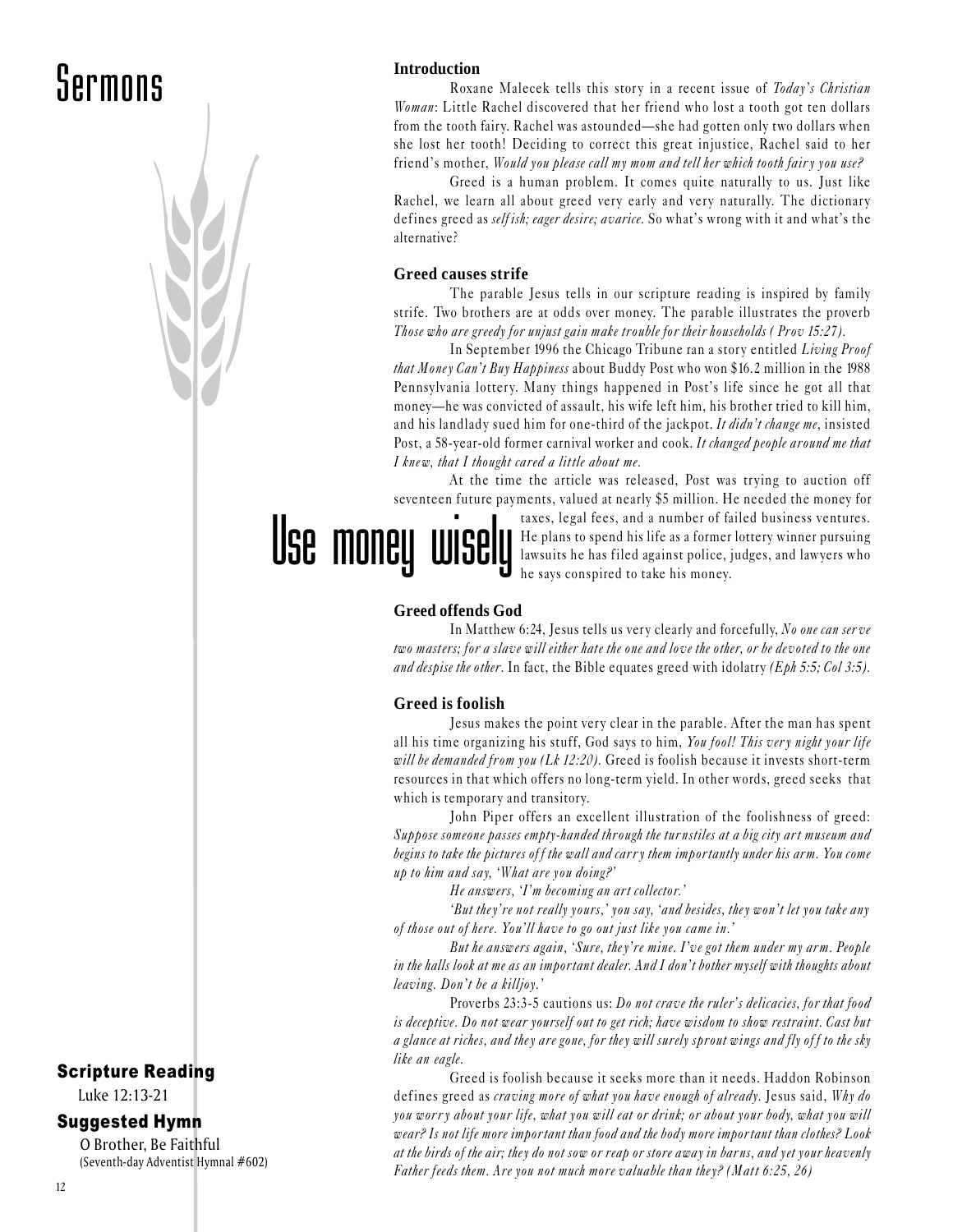#### **Greed destroys you**

Proverbs 11:28 reads: Whoever trusts in his riches will fall, but the righteous will thrive like a green leaf. 1 Timothy 6:9 exemplifies this thought: People who want to get rich fall into temptation and a trap and into many foolish and harmful desires that plunge them into ruin and destruction.

Like cancer perverts healthy cells and eventually will kill the whole body, so greed will pervert our desires and our energy output. It demands that more and more energy be invested in what is unimportant so that we eventually get cut off from what is truly important.

George Orwell offers a vivid illustration of the blinding, destructive power of greed in one of his essays. Orwell describes a wasp that was sucking jam on my plate and I cut him in half. He paid no attention, merely went on with his meal, while a tiny stream of jam trickled out of his severed esophagus. Only when he tried to fly away did he grasp the dreadful thing that had happened to him.

#### **Greed markers**

How do we dodge the foolishness toward which we are all prone? How can we escape from offending God? How do we avoid the seductive yet destructive power of greed? Fortunately, for every disease, there are telltale warning signs. Greed is no exception. Some greed markers are: credit card debt; possession-envy; frequent arguments with spouse about money; stinginess; always wanting the best.

#### **Purpose of money**

The Bible makes it clear that wise use of money can secure the foundation of eternal life for us  $(1 Tim 6:18-19)$ . So what is the wise use of money?

Money meets your own needs. The Bible says the one who doesn't work should not eat. God provides gainful employment to most of us so that we can take care of our own needs. Part of that need is our own joy. Command those who are rich in this present world not to be arrogant nor to put their hope in wealth, which is so uncertain, but to put their hope in God, who richly provides us with ever ything for our enjoyment (1  $Tim 6:17$ ).

Money meets the needs of others. In 2 Corinthians 9:10-11, we are told that he who supplies seed to the sower and bread for food will also supply and increase your store of seed and will enlarge the harvest of your righteousness. You will be made rich in every way so that you can be generous on every occasion, and through us your generosity will result in thanksgiving to God. Bestselling author John Grissom said, My wife and I measure f inancial success not by how much we make but by how much we can give away.

Money helps accomplish the work of the church. The system of tithes and offerings in the Old Testament was designed to maintain the work of the Temple. Similarly, in the New Testament believers are encouraged to support those who work for the church. The elders who direct the affairs of the church are worthy of double honor, especially those whose work is preaching and teaching. For the Scripture says, Do not muzzle the ox while it is treading out the grain, and the worker deser ves his wages. (1 Tim 5:17-18).

Keep your lives free from the love of money and be content with what you have, because God has said, 'Never will I leave you; never will I forsake you.' So we say with conf idence, The Lord is my helper; I will not be afraid. What can man do to me? (Heb 13:3-5).

*Like cancer perverts healthy cells and eventually will kill the whole body, so greed will pervert our desires and our energy output. It demands that more and more energy be invested in what is unimportant so that we eventually get cut off from what is truly important.*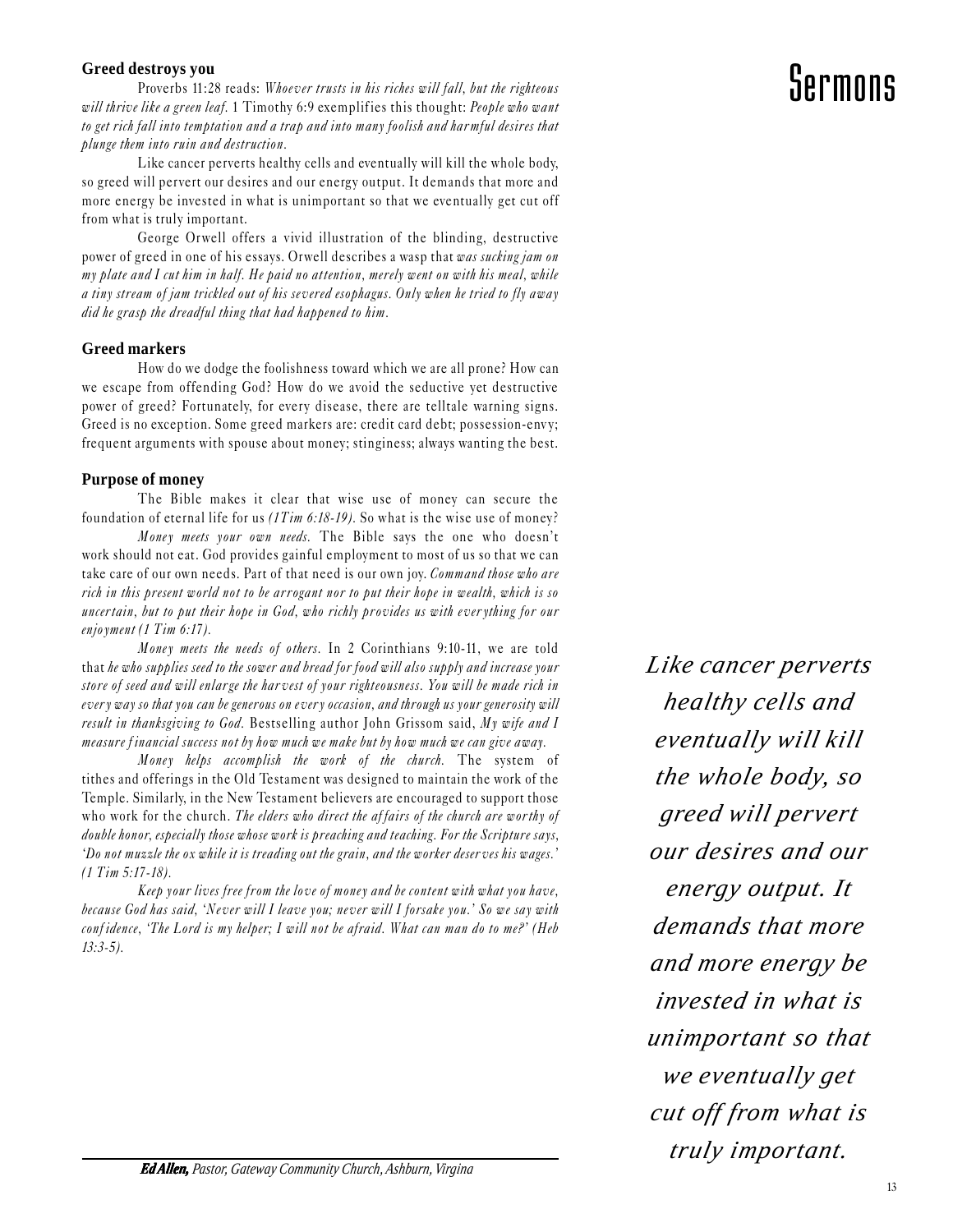### Book Reviews



#### *Money Matters 2000*

**Christian Financial Concept Atlanta, Georgia 2000 US\$ 39.95**



#### *What Will I do With My Money?*

**by Ray Linder Moody Press Chicago, Illinois, 2000 US\$ 12.99**



#### *The History of Money*

**by Jack Weatherford Three Rivers Press New York, New York, 1997 US\$ 13.00**

Everyone wants to have a firm grip on money; but not everyone has a head for numbers and details. Well aware of this predicament, many different financial software are hitting the market—software that crunches the numbers for you, that automatically suggests the most suitable budget, and one that gives you up-to-date reports of your financial situation.

Money Matters 2000 is one such software. Now, you may wonder why Dynamic Steward has chosen to focus on this particular software, when there are so many others out there. The answer is simple: *Money Matters 2000* is the only software program based completely on biblical principles, while offering everything else that other software programs do.

Being biblically based, this software defines net spendable income (NSI) as what is left after tithes and taxes—and not the money you take home on pay day. The very first thing you learn in chapter 1 is that the first part of the wages you receive belongs to God (Will a man rob God? Yet you are robbing Me! But you say, 'How have we robbed You?' In tithes and offerings—Mal 3:8). Secondly, you learn to give to the government its share (Render to Caesar the things that are Caesar's; and to God the things that are  $God's$ — $M$ att 22:21).

Money Matters 2000 comes with complimentary lesson plans that help you find out if you have a tendency to save or to spend; get an accurate look at your personality type; simplify the tax calculation process; and determine how much life insurance is needed to provide for your family. To top all, this program includes a great Scripture verse database on financial stewardship.

Countless families today give the false impression of being wealthy while drowning in a sea of debt. These days you cannot escape the pressure to keep up with the lifestyle and living standards of those around you. As a result, many look to money and material goods to satisfy the emptiness within their souls. Sadly, money has become the end goal, rather than a tool to enhance one's life and ministry.

What Will I Do With My Money? will help you understand the underlying causes of how you spend your money. By analyzing your *money personality*, this book will skillfully assist you in making better financial choices.

The book covers hundreds of ways you can make your money work harder and last longer.

With over 20 years' of experience in the financial world, author Ray Linder does not merely look at financial data. Instead he pointedly addresses how one's personality must factor into any financial plan. For example, some of the chapter topics are: your money memories; money and self-esteem; your financial behavior; a custom-tailored career; modifying your money style

To summarize this book in a sentence: It explains very simply how to use money in a way that satisfies not just the senses but also the soul.

What is this grip that money has on us? And why does the world spin around money? Must we not know the answers that bar the secrets of this beast, money? From a detailed study of primitive man's cowrie shells to the electronic cash card, from the markets of Timbuktu to the New York Stock Exchange, The History of Money explores how money and the myriad forms of exchange have affected humanity, and how they will continue to shape all aspects of our lives—economic, political, and personal.

Although this book is from the point of view of anthropology and not Christian stewardship, author and anthropologist Jack Weatherford masterfully traces our relationship with money and explains why this relationship has evolved into a force that controls the world we live in.

This is a story of the revolutionary transformation of the meaning and use of money, a story that every stewardship educator must know and understand to better educate God's people who live in a world and society gripped by the vice of money.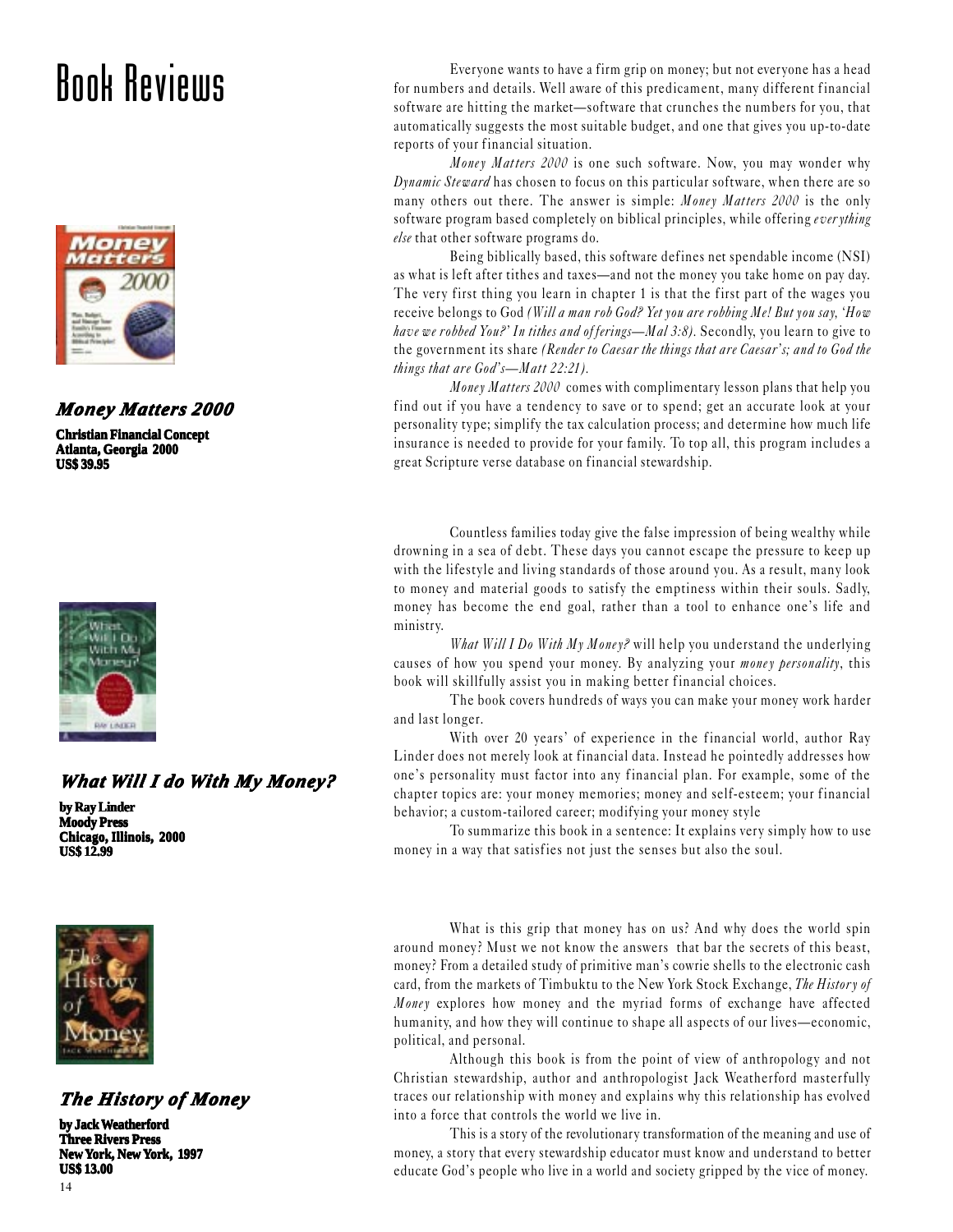Most books on financial management can be very intimidating voluminous, overflowing with business jargon, and downright cumbersome. But this small, can-almost-fit-in-your-pocket book is far from threatening. Aptly called 21 Days to Financial Freedom, this book begins with a predetermined schedule and goal: to tame your financial practices in just 21 days. This practical, hands-on, easyto-use book is part of Moody's  $21$ -Day Series. The other books in this series are  $21$ Days to . . . Enjoy Your Bible, Eating Better, A Thrifty Lifestyle, Better Family Entertainment, Better Quiet Time With God, Better Fitness, Helping Your Child Learn.

Studies show that a habit can be established in three weeks. By using a day-by-day plan for change, one can make a positive, lasting, lifestyle difference in just 21 days. The 21-Day Series is not about quick fixes, says author Benson. It's about uniting faith with action to produce a positive Christian lifestyle.

What an exhilarating mental picture—to be out of debt! This book will help you make that come true. In just 21 days you'll find yourself breaking free from the harmful ways of your past and implementing sound financial strategies. During this short period of time, you will learn how to

- Gain control of your cash flow
- Get out of debt-and stay out of debt
- Give yourself a raise no matter what your boss says
- Have the money you need when you need it
- Give more to your church
- Ensure a financially secure retirement.

Based on the premise that Christians are called to honor God with their finances, Jim Paris offers biblically sound financial principles and ideas to help you cut expenses and get your money's worth every time. This book is not about making more money, but about managing money in a wise, God-approved manner.

In this book Absolutely Amazing Ways to Save Money on Everything you will discover practical ways to make your money work harder and last longer. Although written primarily for the western market, it has many great tips and suggestions that are applicable worldwide. This book will help you

- save 30 to 50 percent on clothes
- realize tremendous savings on groceries
- find the best deals using the Internet
- $\bullet$  invest for financial security and children's education
- maintain your home and yard with minimal expense
- arrange unique, low-cost vacations
- buy furniture and appliances at far below retail value

Packed with practical suggestions and information to make your money stretch farther, this book is a must if you want to stay on budget, achieve financial security and still have fun!

For almost everything in our modern world, you need money. Author, Loren Cunningham, suggests that more important than having money is having faith. He says If you are willing, God will lead you into a lifestyle where everything is done with faith in Him, including how you get and how you use your money  $(p 17)$ .

This book shows you how faith plays an important role in the 9 to 5 world—during the hours you work to earn the money you need every day. And during those hours you get wealthy, Cunningham cautions you to never forget that God is the one who gives you the ability to make money. You may say to yourself,  $^tM_y$ power and the strength of my hands have produced this wealth for me.' But remember the Lord your God, for it is he who gives you the ability to produce wealth (Deut 8:17, 18)..

Using many testimonies, this book very clearly shows you how faith can get you a lot farther than money ever will. When you depend on money, you are limited to a budget; when you depend on faith there are no boundaries—only an adventure of unimaginable miracles.

### Book Reviews



*21 Days to Financial Freedom*

**by Dan Benson Zondervan Publishing House Grand Rapids, Michigan, 1998 US\$ 6.99**



### *Absolutel Absolutely Amazing Ways to Save Money on Everything*

**by James L Paris Harvest House Publishers Eugene, Oregon, 1999 US\$ 9.99**



*Daring to Live on the Edge*

15 **by Loren Cunningham YMAW Publishing Seattle, Washington, ashington, 1991 US\$ 8.99**